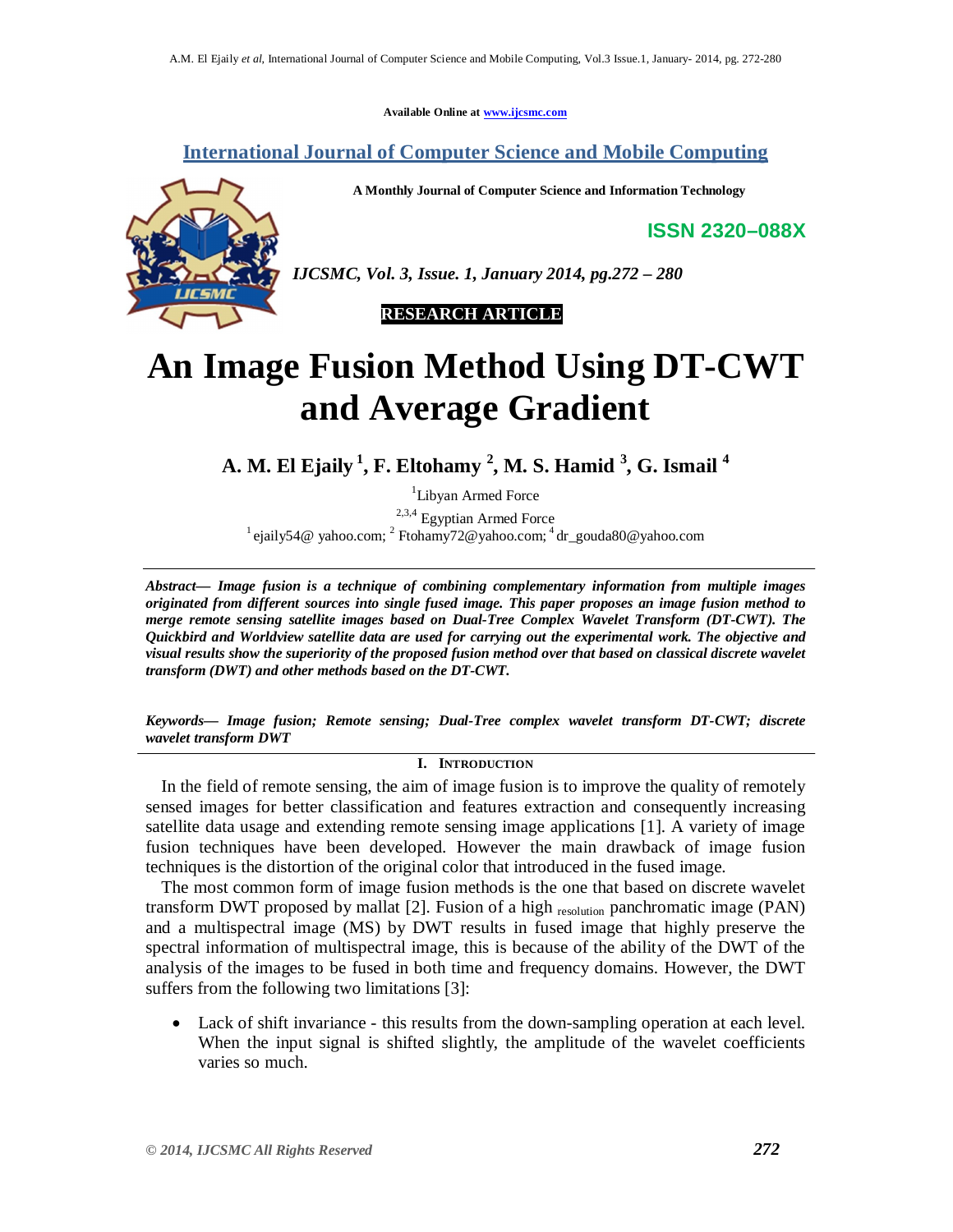• Poor directional selectivity - as the DWT filters are real and separable. The DWT cannot distinguish between the opposing diagonal directions.

In this paper, an image fusion method based on DT-CWT is proposed. Visual inspection and objective measures of high-pass correlation (HPC), spectral discrepancy  $(D_K)$ , root mean square error (RMSE) and universal image quality index (UIQI) are used to assess the spatial and spectral quality of the obtained fused images. the results are compared with that obtained from other image fusion methods based on DWT and CWT.

#### **II. THE DUAL-TREE COMPLEX WAVELET TRANSFORM**

The Dual-Tree Complex Wavelet Transform (DT-CWT) has been introduced to overcome the disadvantages of real DWT. The overall performance of the DT-CWT design ensures the following properties [4 ]:

- Approximate shift invariance,
- Good directional selectivity in 2-D with Gabor-like filters also true for higher dimensionality (m-D),
- Perfect reconstruction using short linear-phase filters,
- Limited redundancy: independent of the number of scales: 2:1 for 1-D (2m :1) for m-D,
- Efficient order-N computation only twice the simple DWT for 1-D (2m times for m-D);

The overall performance of the DT-CWT design ensures the shift invariance property of the transformation. Moreover, it improves the directional selectivity compared to the DWT since it produces six directional subbands at each scale oriented at  $\pm 15^{\circ}$ ,  $\pm 45^{\circ}$ ,  $\pm 75^{\circ}$  compared to the three directional subbands of the DWT. Fig. 1 shows a two-level decomposition of 1-D signal f(x) using DT-CWT*.*

A DT-CWT transformation of 1-D signal  $f(x)$  in terms of shifted and dilated wavelet function  $\psi(n)$  and scaling function  $\phi(n)$  is given by the following equation [5]:

$$
f(x) = \sum_{l \in Z} s_{j_0, l} \phi_{j_0, l}(x) + \sum_{j \ge j_0} \sum_{l \in Z} c_{j, l} \psi_{j, l}(x) \tag{1}
$$

Where Z is the set of natural numbers, j and 1 refer to the index of shifts and dilations, respectively,  $S_{j_{0,l}}$  is the scaling coefficient, and  $c_{j,l}$  is the complex wavelet coefficient with

$$
\phi_{j_0,l}(x) = \phi_{j_0,l}^r(x) + \sqrt{-1}\phi_{j_0,l}^i(x)
$$
 and  $\psi_{j_0,l}(x) = \psi_{j_0,l}^r(x) + \sqrt{-1}\psi_{j_0,l}^i(x)$ , where the superscripts  $r$  and  $i$  denote the real and imaginary parts, respectively. To compute the 2-D DT-CWT of images, the two trees are applied to the rows and then to the columns of the image as in the basic DWT. This operation results in six complex high-pass subbands at each level and two complex low-pass subbands on which subsequent stages iterate. The decomposition of 2D signal can be expressed in the same manner like the 1-D decomposition in [5] as follows

$$
f(x) = \sum_{l \in \mathbb{Z}^2} s_{j_0,l} \phi_{j_0,l}(x,y) + \sum_{\theta \in \Theta} \sum_{j \ge j_0} \sum_{l \in \mathbb{Z}^2} c_{j,l}^{\theta} \psi_{j,l}^{\theta}(x,y) \quad (2)
$$

where  $\theta \in \Theta = {\pm 15^\circ, \pm 45^\circ, \pm 75^\circ}$  which determine the complex wavelet directionality.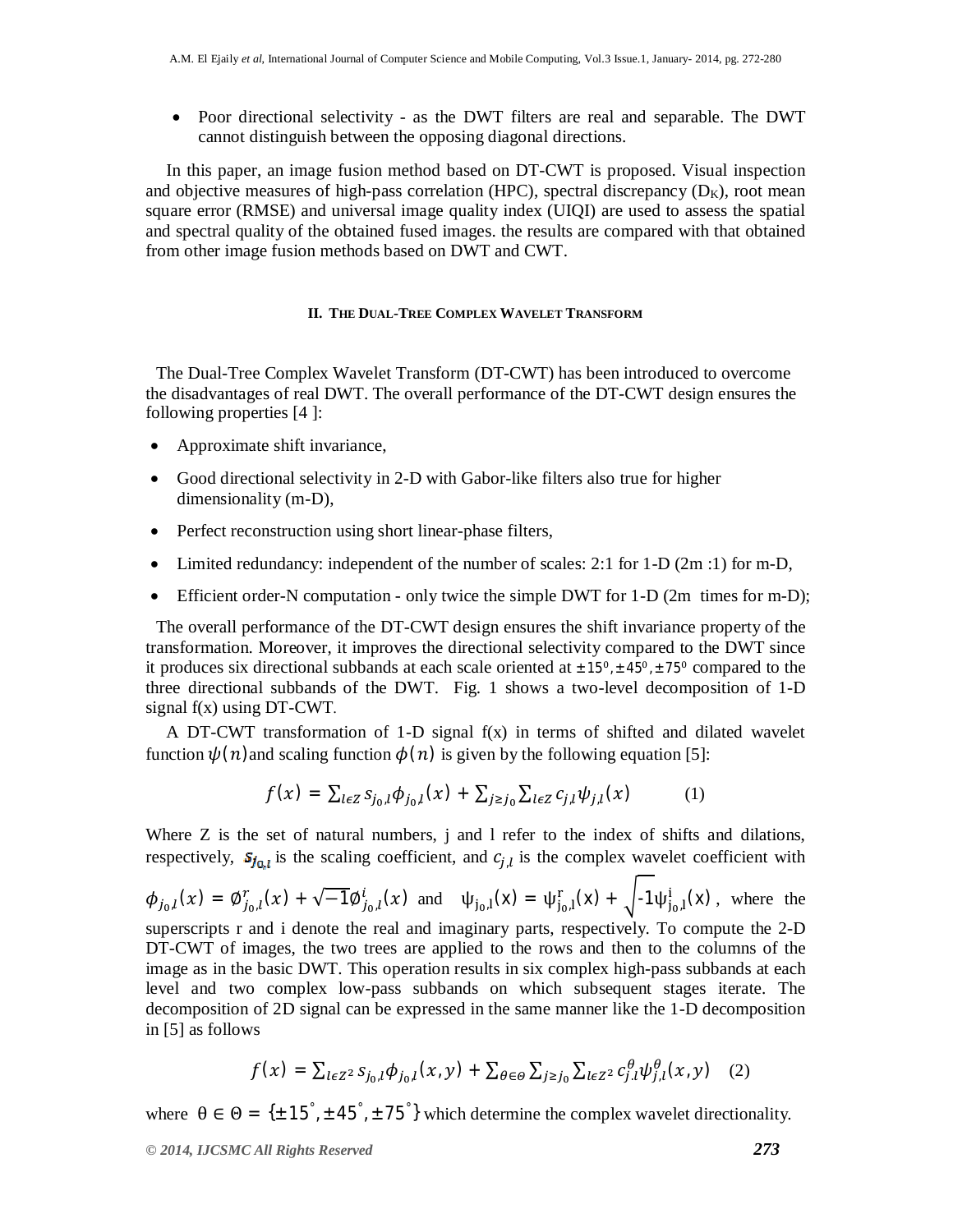

Fig. 1. Dual tree complex wavelet as implemented by N. kingsbury in [4]

In this paper, the advantages of the DT-CWT over the DWT are exploited by designing an image fusion scheme based on CWT as explained in the next section.

#### **III.THE PROPOSED DT-CWT BASED IMAGE FUSION METHOD**

Many of image fusion algorithms based on the DWT have been used [6,7]. Though an image fusion technique based on the DWT outperforms the classical image fusion techniques such as IHS, Brovey, and PCA, it still has some problems due to the disadvantages mentioned in the previous section.

The advantages of the DT-CWT over the DWT motivate researchers to use it in image fusion algorithms[3], [8-12]. In [8] a DT-CWT based image fusion method is proposed in which the low pass coefficients of the MS image are retained as the low pass coefficients of the fused image while the detail coefficients are fused by choosing the absolute maximum. In [11] the approximation coefficients are fused by averaging while selecting the absolute maximum of the details coefficients. This paper proposes an image fusion approach based on the DT-CWT to fuse a low spatial resolution MS image with a high spatial resolution PAN image. First the two input images are co-registered to each other and decomposed using the DT-CWT. Then, the resulted approximation and detail coefficients are fused according to a certain fusion method. Finally the fused image is reconstructed using the inverse DT-CWT of the fused coefficients. This is illustrated in Fig. 2. The proposed method is explained in details in the following points.

- 1. The low spatial resolution MS image is co-registered to the same area as the high spatial resolution PAN image and resampled to the same resolution as the PAN image.
- 2. The PAN image is histogram matched to each band of the MS image. This is performed in order to compensate for the spectral difference between the two images, which occurred due to different sensors, acquisition dates, and viewing angles.
- 3. The histogram matched PAN images and registered MS image bands are decomposed using three levels of the DT-CWT to form their multi-resolution and multi-directional composition. This is achieved by using length-10 analysis and synthesis filters. Table I shows the coefficients of the analysis filters in the first level [13] and Table II shows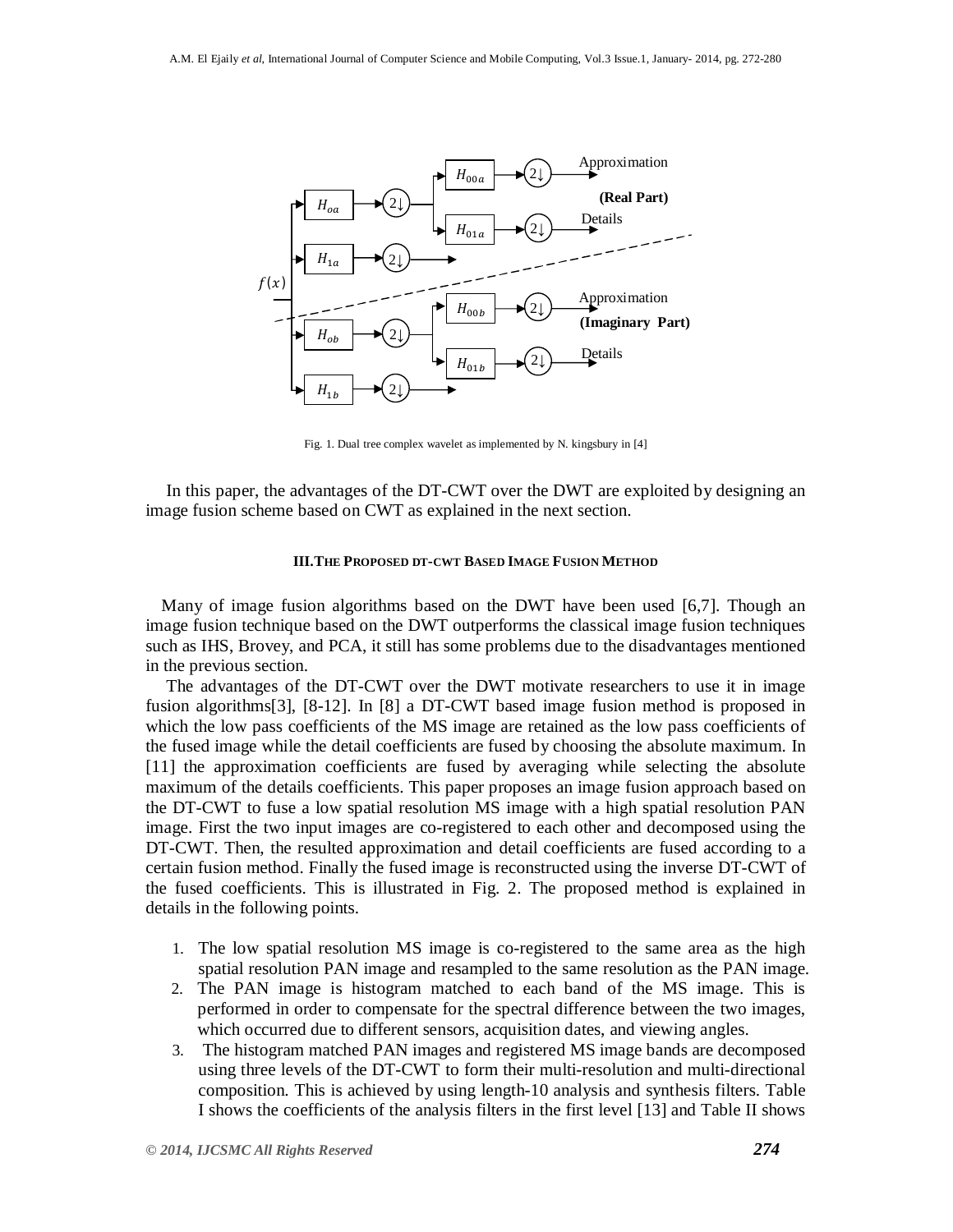the coefficients of the analysis filters of the remaining levels [13]. The reconstruction filters are obtained by simply reversing the coefficients of the analysis filters.



Fig. 2. Procedure of the DT-CWT based image fusion method

| <b>TABLE I</b><br>FIRST LEVEL DT-CWT ANALYSIS COEFFICIENTS [13] |                                  |        |                                  |           |  |  |  |  |  |  |
|-----------------------------------------------------------------|----------------------------------|--------|----------------------------------|-----------|--|--|--|--|--|--|
| Tree a                                                          |                                  | Tree b |                                  |           |  |  |  |  |  |  |
| $H_{\underline{0a}}$                                            | $H_{\underline{1}\underline{a}}$ |        | $H_{\underline{0}\underline{b}}$ | $H_{1b}$  |  |  |  |  |  |  |
| $\Omega$                                                        | 0                                |        | 0.0112                           | $\Omega$  |  |  |  |  |  |  |
| $-0.0884$                                                       | $-0.0112$                        |        | 0.0112                           | $\Omega$  |  |  |  |  |  |  |
| 0.0884                                                          | 0.0112                           |        | 0.0884                           | $-0.0884$ |  |  |  |  |  |  |
| 0.6959                                                          | 0.0884                           |        | $-0.0884$                        | $-0.0884$ |  |  |  |  |  |  |
| 0.6959                                                          | 0.0884                           |        | 0.6959                           | 0.6959    |  |  |  |  |  |  |
| 0.0884                                                          | $-0.6959$                        |        | 0.6959                           | $-0.6959$ |  |  |  |  |  |  |
| $-0.0884$                                                       | 0.6959                           |        | 0.0884                           | 0.0884    |  |  |  |  |  |  |
| 0.0112                                                          | $-0.0884$                        |        | $-0.0884$                        | 0.0884    |  |  |  |  |  |  |
| 0.0112                                                          | $-0.0884$                        |        | $\theta$                         | 0.0112    |  |  |  |  |  |  |
|                                                                 |                                  |        | $\Omega$                         | $-0.0112$ |  |  |  |  |  |  |

TABLE II REMAINING LEVELS DT-CWT ANALYSIS COEFFICIENTS [13]

| Tree a    |           |           | Tree b    |  |  |  |
|-----------|-----------|-----------|-----------|--|--|--|
| $H_{00a}$ | $H_{01a}$ | $H_{00b}$ | $H_{01b}$ |  |  |  |
| 0.0352    |           |           | $-0.0352$ |  |  |  |
|           |           |           |           |  |  |  |
| $-0.0883$ | $-0.1143$ | $-0.1143$ | 0.0883    |  |  |  |
| 0.2339    |           |           | 0.2339    |  |  |  |
| 0.7603    | 0.5875    | 0.5875    | $-0.7603$ |  |  |  |
| 0.5875    | $-0.7603$ | 0.7603    | 0.5875    |  |  |  |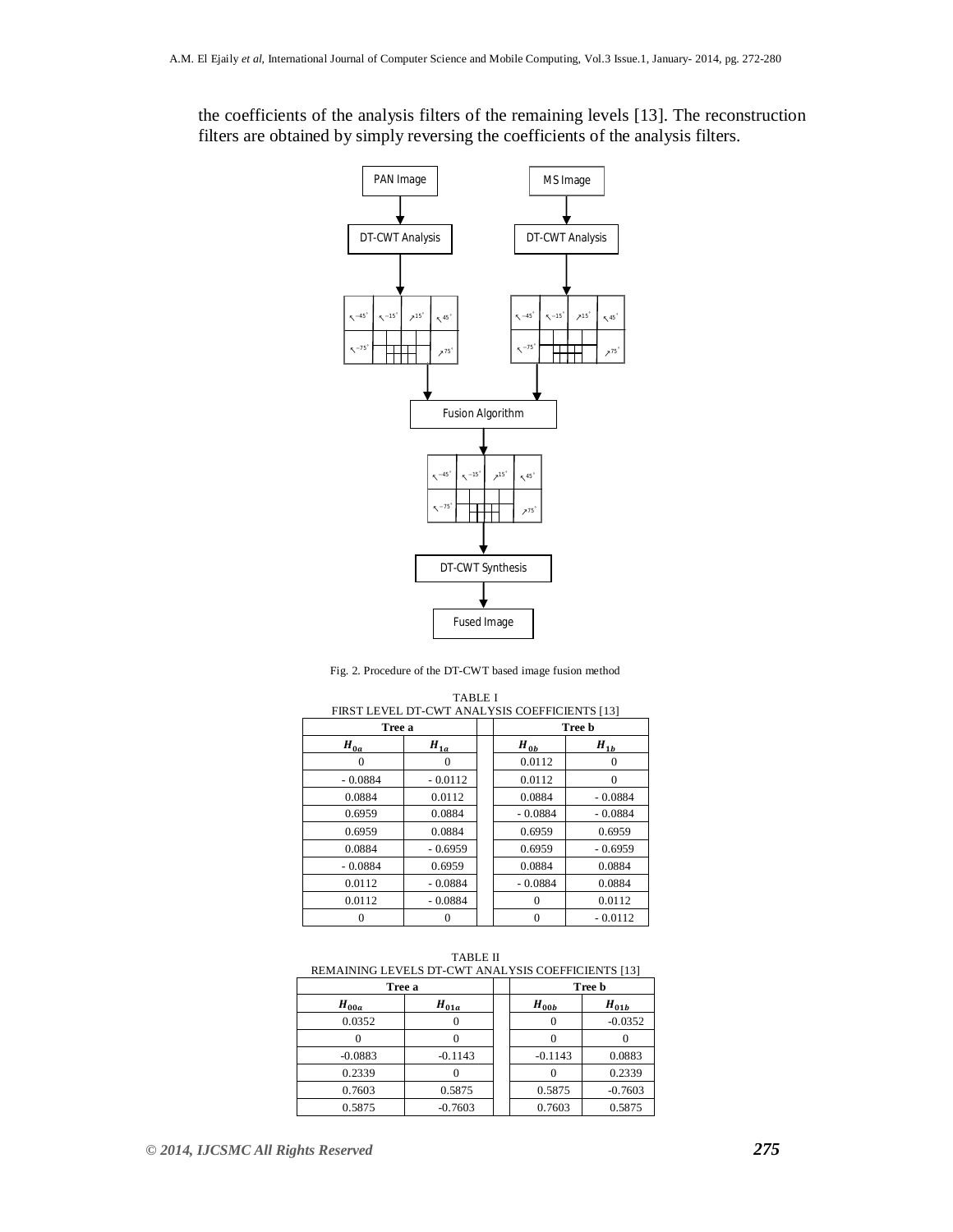|           | 0.2339    | 0.2339    |           |
|-----------|-----------|-----------|-----------|
| $-0.1143$ | 0.0883    | $-0.0883$ | $-0.1143$ |
|           |           |           |           |
|           | $-0.0352$ | 0.0352    |           |

4. The fusion starts from the coarsest to the finest level of decomposition. The real and imaginary parts of the detail coefficients of the PAN image at location (i,j) are denoted by  $D_R^H(i,j)$ , and  $D_I^H(i,j)$ , respectively. The real and imaginary parts of the approximation coefficients of the PAN image at location (i,j) are denoted by  $A_R^H(i,j)$  and  $A_I^H(i,j)$ , respectively. The corresponding notations for the MS image are  $D_R^L(i,j)$ ,  $D_I^L(i,j)$ ,  $A_R^L(i,j)$ , and  $A_I^L(i,j)$ , and for fused image are  $D_R^F(i,j)$ ,  $D_I^F(i,j)$ ,  $A_R^F(i,j)$ , and  $A_I^F(i,j)$ . The real and imaginary parts of the approximation coefficients of the fused image are synthesized according to the averaging rule:

$$
A_R^F(i,j) = (A_R^H(i,j) + A_R^L(i,j))/2
$$
 (3)

$$
A_{I}^{F}(i,j) = (A_{I}^{H}(i,j) + A_{I}^{L}(i,j))/2
$$
\n(4)

The detail coefficients of the fused image  $D<sup>F</sup>(i,j)$  are selected from the high and low resolution images according to the following procedure:

 The magnitudes of detail coefficients of high and low resolution images are calculated as follows:

$$
M^{H}(i,j) = \sqrt{(D_{R}^{H}(i,j))^{2} + (D_{I}^{H}(i,j))^{2}}
$$
(5)

$$
M^{L}(i,j) = \sqrt{(D_{R}^{L}(i,j))^{2} + (D_{I}^{L}(i,j))^{2}}
$$
(6)

• Mean gradient is used as activity-level measurement such that the mean gradient  $(G)$ of the magnitudes of each details subband of both high and low resolution images is calculated as follows:

$$
\bar{G} = \frac{1}{N^2} \sum_{i=1}^{N} \sum_{j=1}^{N} \sqrt{\frac{\Delta I_x^2 + \Delta I_y^2}{2}} \tag{7}
$$

where  $\Delta I_x$  and  $\Delta I_y$  denote the horizontal and vertical gradient of each point magnitude.

$$
\Delta I_x = I(i + 1, j) - I(i, j),
$$

 $\Delta I_y = I(i, j + 1) - I(i, j + 1),$ 

 $N^2$  is the size of the subbands.

- Finally the details subband with the maximum mean gradient is returned as the fused image detail subband. This is performed because a subband of higher value of mean gradient contains more detail information.
- 5. The fused image is obtained by performing the inverse DT-CWT using the synthesis coefficients.

## **IV. IMAGE QUALITY ASSESSMENT**

Fused image quality refers to both the spatial and spectral quality of the fused image [14]. The goal of image fusion is to increase the spatial resolution of the MS images while preserving their spectral information contents.

## *A. Spectral Quality Metrics:*

For assessing the spectral quality of the fused image, three objective measures were used: The universal image quality index (UIQI) [15], the Discrepancy  $(D_k)$  [16], and the root mean square error (RMSE) [17]. It is known that the spectral quality of the image increases as the value of  $D_k$  and RMSE approach zero. UIQI has a dynamic range of [-1, 1], a higher value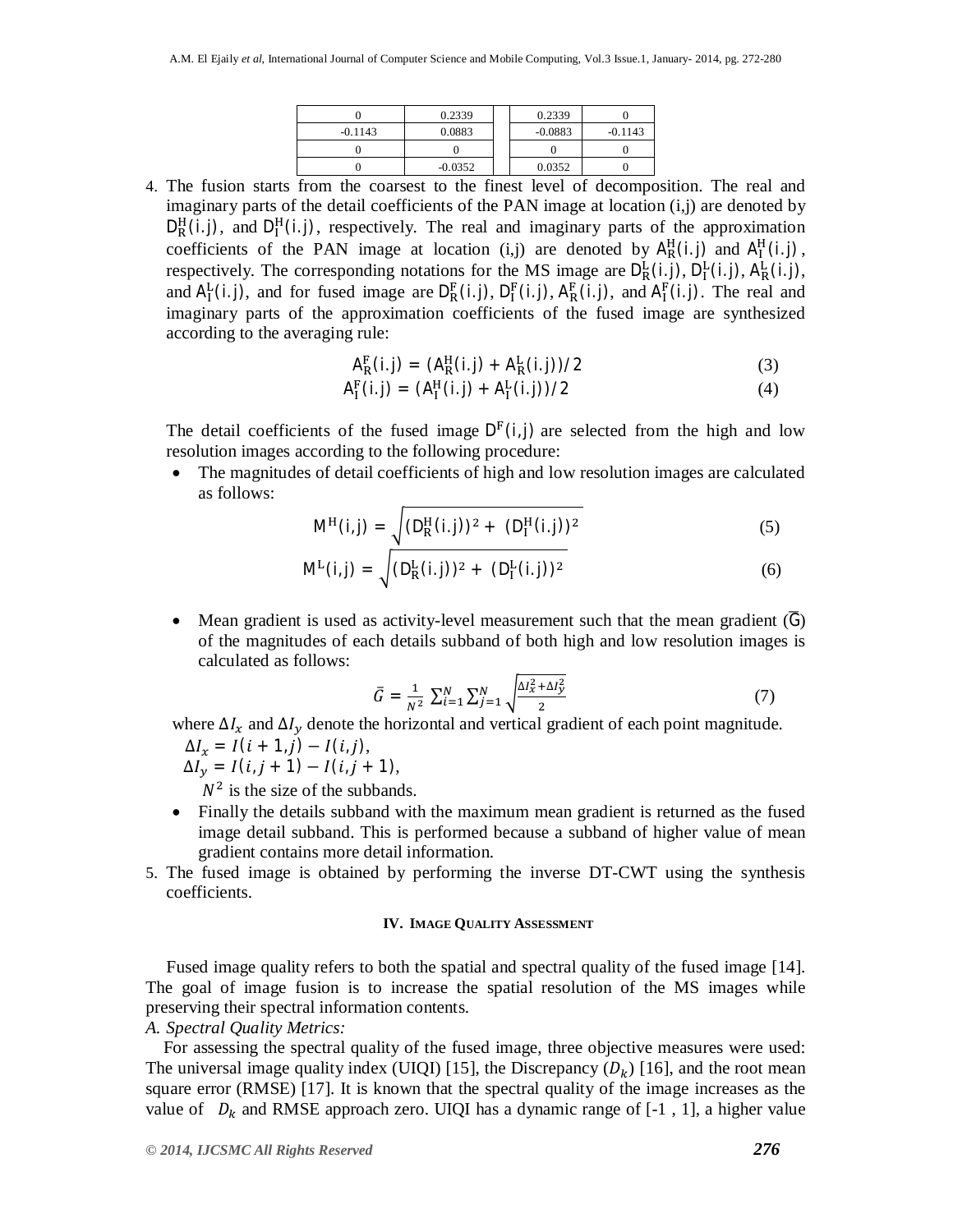indicate high spectral quality of the fused image, all of these metrics are measured between fused and original MS image bands.

### *B. Spatial Quality Metrics:*

A good fusion method must allow the addition of a high degree of the spatial details of the high resolution PAN image to the low resolution MS image. The measures of high pass correlation coefficient (HPCC) [18] is used to assess the spatial quality of the fused images. HPCC is measured between PAN image and each band of MS image. . HPCC has a dynamic range of [-1 , 1], a higher value indicate high spatial quality of the fused image.

## **V. PERFORMANCE EVALUATION AND EXPERIMENTAL REsULTs**

The proposed image fusion method is applied to the Quickbird and the Worldview satellite image data. The Quickbird image data was acquired with spatial resolution of 60 cm for the PAN image and 2.4 m for the MS image. The Worldview image data was acquired with spatial resolution of 50-cm for the PAN image and 2-m for the bands of the MS image. The test images of the two satellites are  $1024 \times 1024$  pixels.

The Quickbird and the Worldview satellite images are fused using four image fusion methods. In the first method the DWT is used. In the second method CWT-Rule-1 is used in which the low-frequency coefficients of the MS image are retained as low-frequency coefficients of the fused image and the high-frequency coefficients are fused by choosing the absolute maximum. In the third method, CWT- Rule-2, the high-frequency coefficients are fused in the same manner as the CWT-Rule-1 but the low-frequency coefficients are fused by averaging. In the fourth method, the fusion is carried out according to the proposed CWTbased image fusion method.

Fig. 3 (a)–(f) show the PAN and MS images of the Quickbird satellite and the fused images corresponding to the four image fusion methods explained above. The results of applying the four quality metrics described in section III are given in Table IV. The results show that the proposed method outperforms the three other methods in terms of spectral and spatial quality because preserving the MS image detail sub-bands that have maximum average gradient in the reconstruction of the fused image will enhance the spatial detail of the fused image and produce pixel values closer to that of the original MS image which in turn minimizes the spectral distortion of the fused image. Also there is a clear blurring in the edge -marked with a white boundary - of the water lake located in the lower right part of the fused image in case of CWT- rule1 and CWT-rule2. Fig.  $6(a)$ – $(f)$ . show the PAN, MS, and fused images of Worldview satellite data. The results of the objective assessment are given in Table V. All the fused images appear quite similar. However, closer inspection shows that the fused image obtained using the proposed method has better spectral quality compared with the three other methods where blue spots appear around the vehicles -marked with a white boundary - in the lower right corner of the fused images . Table V demonstrates the results of the objective quality in which the values of spectral quality metrics corresponding to the proposed method fused image are the maximum among the other three image fusion methods.

## **VI.CONCLUSIONS**

In this paper, an image fusion method based on the DT-CWT and the average gradient is proposed. Quickbird and Worldview remote sensing satellite image data are used for performance evaluation of applying the proposed method.

The experimental results show the superiority of the proposed method in the case of Quickbird data in terms of spectral and spatial quality. While in the case of Worldview data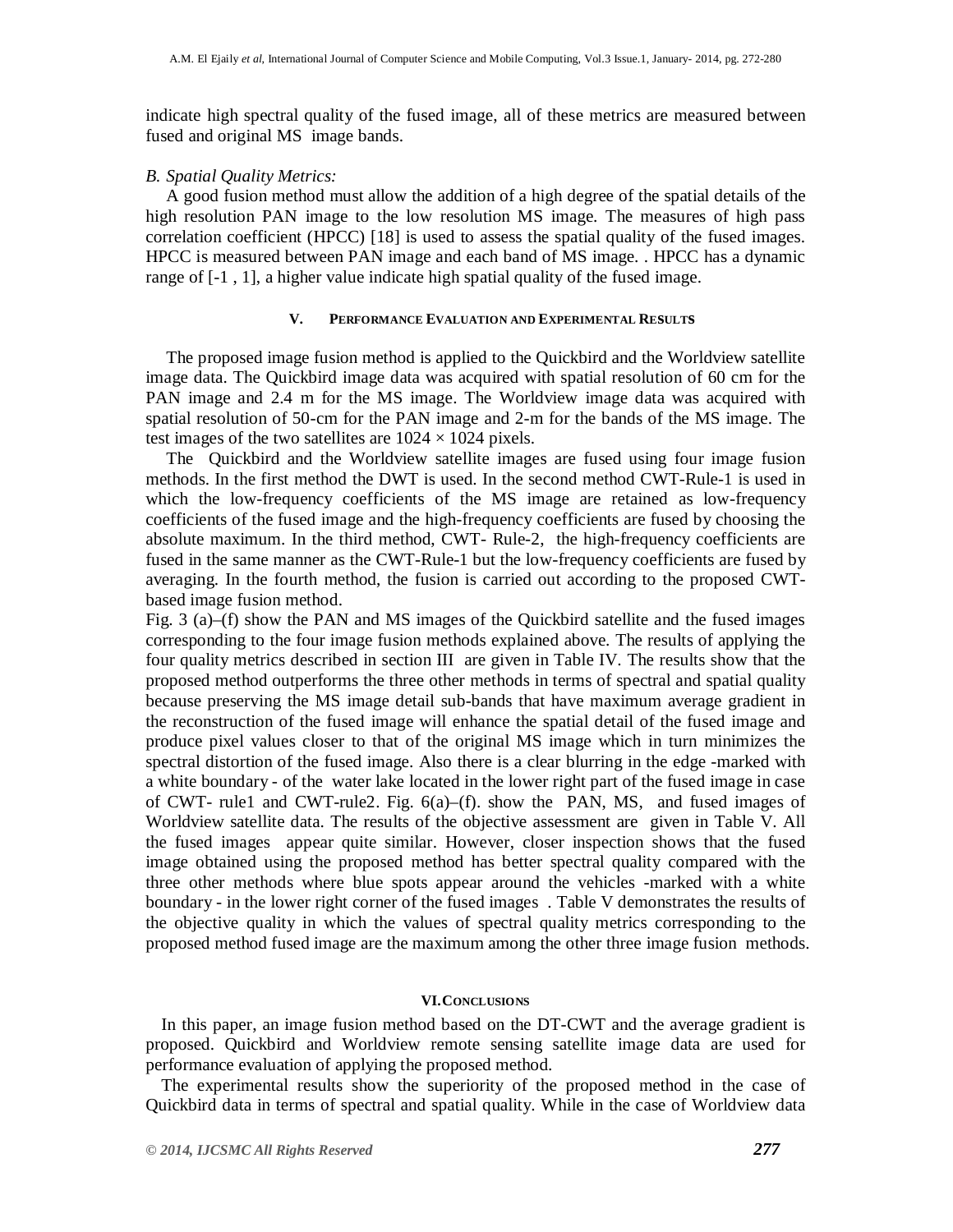the results show better performance in the spectral quality only. In general the results show consistency between the visual quality of the obtained fused images and the results of their objective metrics.

| <b>Fusion</b>                   | HPC   |       |       | QI    |       |       | $D_k$ |       |       | <b>RMSE</b> |       |       |
|---------------------------------|-------|-------|-------|-------|-------|-------|-------|-------|-------|-------------|-------|-------|
| method                          | R     | G     | B     | R     | G     | B     | R     | G     | в     | R           | G     | B     |
| <b>DWT</b>                      | 0.880 | 0.885 | 0.851 | 0.826 | 0.804 | 0.797 | 0.114 | 0.118 | 0.109 | 0.135       | 0.142 | 0.130 |
| <b>CWT</b><br>Rule1             | 0.738 | 0.755 | 0.697 | 0.835 | 0.835 | 0.820 | 0.116 | 0.115 | 0.107 | 0.136       | 0.134 | 0.125 |
| <b>CWT</b><br>Rule <sub>2</sub> | 0.756 | 0.764 | 0.712 | 0.853 | 0.841 | 0.831 | 0.114 | 0.111 | 0.105 | 0.133       | 0.131 | 0.124 |
| <b>Proposed</b><br>method       | 0.964 | 0.974 | 0.954 | 0.897 | 0.889 | 0.876 | 0.087 | 0.090 | 0.084 | 0.113       | 0.116 | 0.111 |

TABLE III THE RESULTS OF SPATIAL AND SPECTRAL QUALITY ASSESSMENT(QUICKBIRD IMAGES).





Fig. 5. Quickbird data : (a) PAN image ; (b) MS image ; (c) fused image of DWT method; (d) fused image of CWT Rule 1; (e) fused image of CWT Rule 2; (f) fused image of proposed CWT method.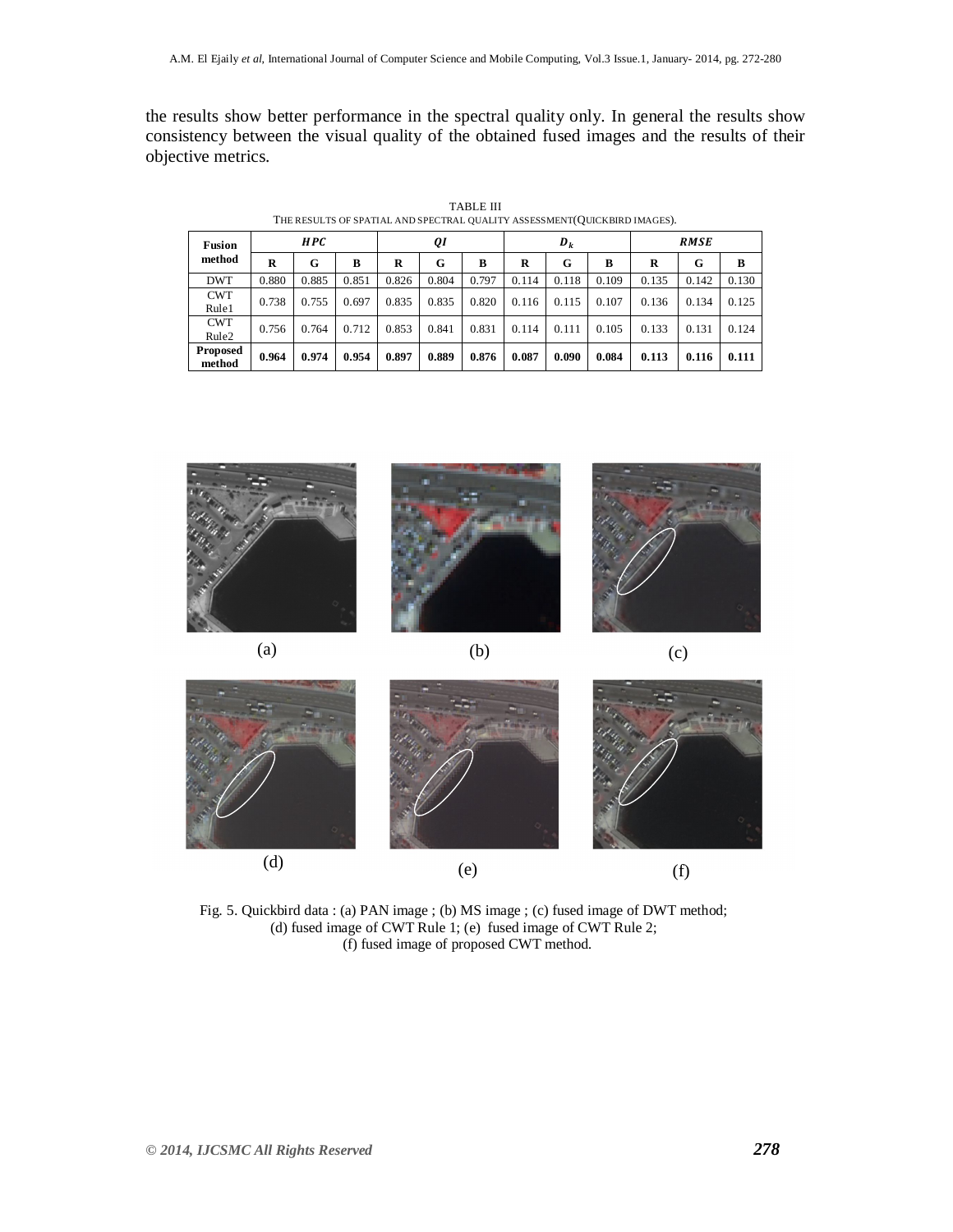| <b>Fusion</b><br>method         | <b>HPC</b> |       |       | QI    |       |       | $D_k$ |       |       | <b>RMSE</b> |       |       |
|---------------------------------|------------|-------|-------|-------|-------|-------|-------|-------|-------|-------------|-------|-------|
|                                 | R          | G     | B     | R     | G     | B     | R     | G     | B     | R           | G     | в     |
| <b>DWT</b>                      | 0.955      | 0.968 | 0.965 | 0.924 | 0.907 | 0.903 | 0.063 | 0.057 | 0.058 | 0.077       | 0.072 | 0.074 |
| <b>CWT</b><br>Rule1             | 0.954      | 0.957 | 0.951 | 0.936 | 0.923 | 0.924 | 0.052 | 0.051 | 0.051 | 0.065       | 0.066 | 0.067 |
| <b>CWT</b><br>Rule <sub>2</sub> | 0.948      | 0.952 | 0.946 | 0.935 | 0.923 | 0.909 | 0.052 | 0.058 | 0.063 | 0.067       | 0.071 | 0.078 |
| <b>Proposed</b><br>method       | 0.940      | 0.949 | 0.947 | 0.946 | 0.941 | 0.928 | 0.043 | 0.042 | 0.046 | 0.063       | 0.062 | 0.069 |

TABLE IV THE RESULTS OF SPATIAL AND SPECTRAL QUALITY ASSESSMENT(WORLDVIEW IMAGES).



Fig. 5. QuickBird data : (a) PAN image ; (b) MS image ; (c) fused image of DWT method; (d) fused image of CWT Rule 1; (e) fused image of CWT Rule 2; (f) fused image of proposed CWT method.